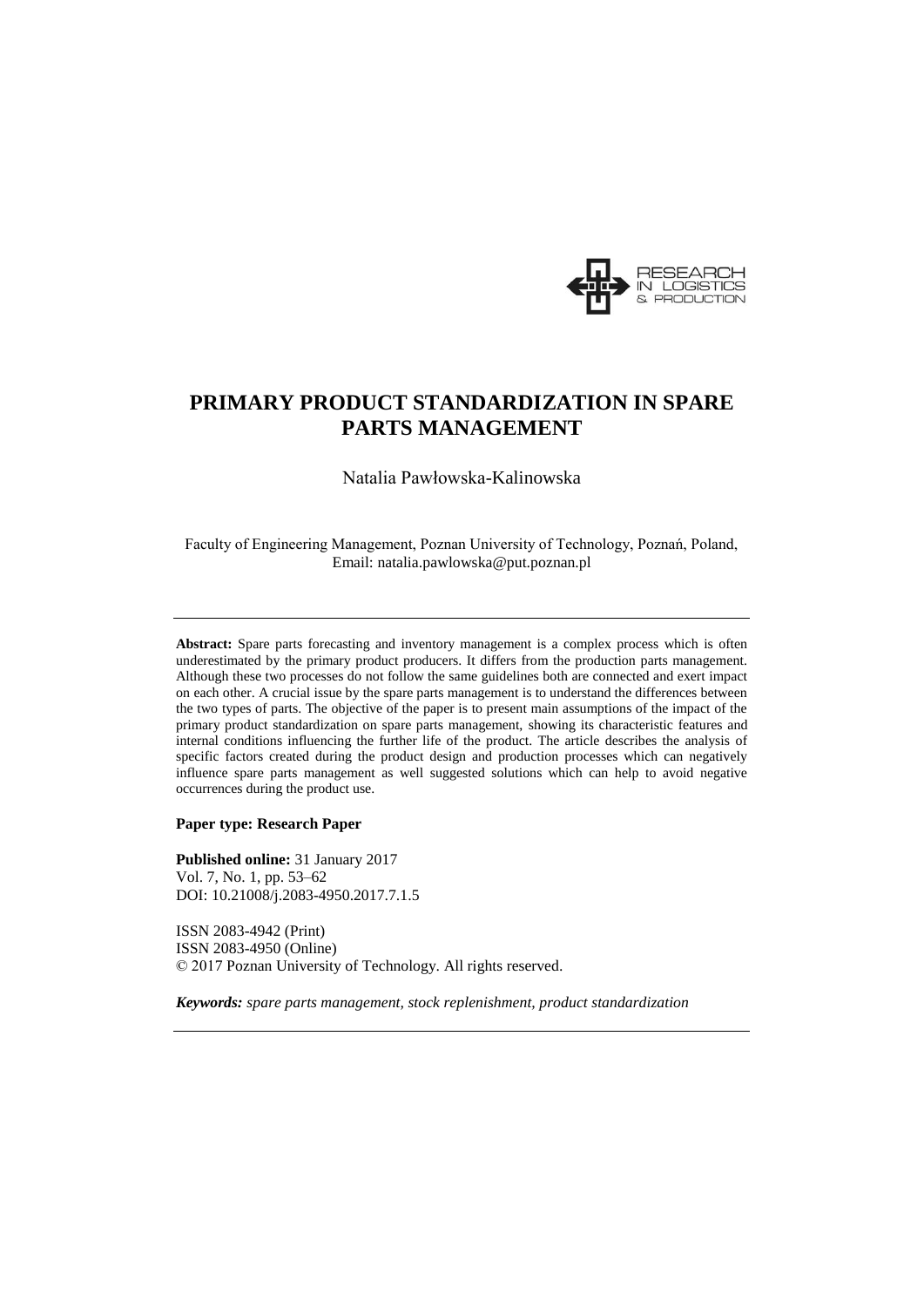# **1. INTRODUCTION**

Spare parts (service parts or repair parts) are those modules, components and elements which are planned to be used without modification to replace an original part (Cox, Blackstone Jr. & Spencer, 1995, p. 77). Spare parts forecasting and inventory management is one of the most challenging problems in the whole logistic support process (Kumar, 2000, p. 281). To provide product's reliability a range number of parts are kept on stock for just in case. Many of them may never be needed and become obsolete. The issue is visible in the automotive industry by commercial vehicles where companies cannot allow their products to be out of operation for a long time. To keep their products functioning different approaches of spare parts management are implemented. New studies are being held to improve spare parts management processes within different companies. One issue which cannot be forgotten is that the spare parts depend on the primary product of the production process and they should help keep this product in a good condition as long it is possible or planned. The proposed hypothesis of this paper is the impact of the primary product standardization on the spare parts availability. One of the elements which help to standardize the produced product is the bill of materials.

# **2. PRIMARY PARTS – PARTS IN THE PRODUCTION**

In a highly competitive business environment, companies must diversify their offers to meet customers' demands. Following questions occur: how to offer a wide variety of products which meet customers' needs, at the same time controlling production, inventory and logistic costs (Baud-Lavigne, Agard & Penz, 2012, p. 50). One of the ways to achieve the goal is the standardization of the product. It is the possibility to replace a component or a sub-assembly by another with either more functions or including components with higher quality in order to decrease the number of parts. Product standardization can reduce the number of parts which have to be managed to save the fixed costs. Product standardization shall start during the product design phase. When the decision of production is taken, a very important role plays the bill of materials. It is a listing of all the subassemblies, intermediates, parts and raw materials which go into a parent assembly showing the quantity of each required to make an assembly. It is used in conjunction with the master production schedule to determine the items for which purchase requisitions and production orders must be released (Cox, Blackstone Jr. & Spencer, 1995, p. 9). A significant issue is to think globally about the whole product life cycle and not only to focus on production and sales. In conventional Material Requirements Planning (MRP), a Bill-of-Materials (BOM) for products is fixed (Ram, Naghshineh-Pour & Yu, 2006, p. 399). In the literature of the subject a flexible bill-ofmaterial is described as a tool to compensate the inflexibility in the Master Produc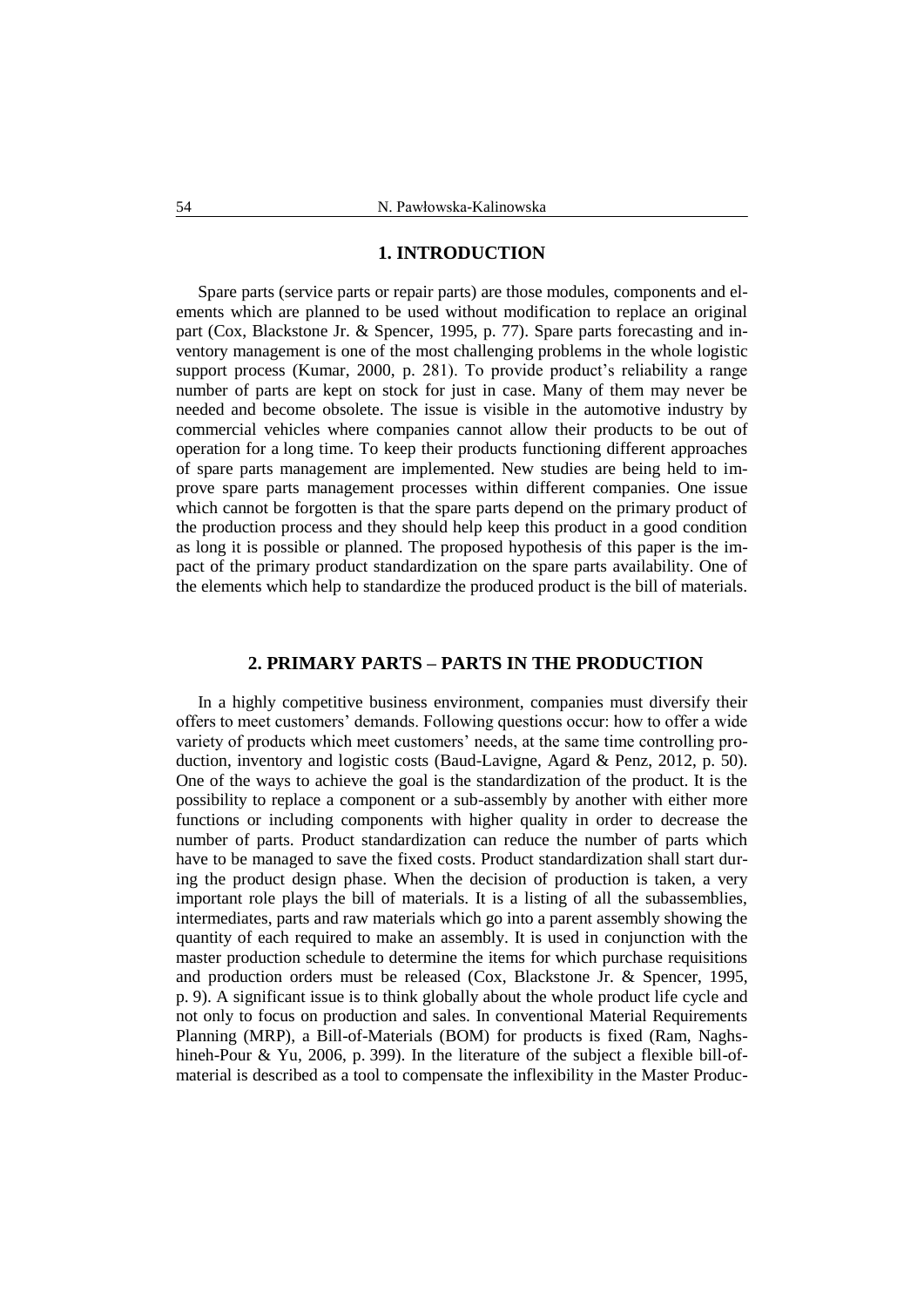tion Schedule (MPS) when time or quantity for the final product is not flexible. It should provide the opportunity to deal with planning production in the face of unforeseen shortages at the item level.

A wide range of parts sellers offer them on the aftermarket because of the potential demand for them from the market. The problem occurs for the companies which produce their vehicles on a relatively small scale. In 2015 sales of cars and light trucks in Poland reached the level of 400 000 sold vehicles (http://motofocus.pl/wiadomosci-rynkowe/14747/sprzedaz-nowych-samochodow-wnbsppolsce-

wnbsp2015nbspr-rekordowy-grudzien) whereas the sales of commercial vehicles was at the level of 22 000 sold vehicles (http://www.log24.pl/-news/2016/1/1- 2/rekordowa-sprzedaz-ciezarowek-w-2015,6184). For large production series where the vehicles are bought by thousands of customers the probability of parts demand is relatively high. The primary product diversification may be high so the customers may get personalized vehicles. For commercial vehicles produced in relative small series it is not always viable to keep the parts on stock and wait for the demand for them, particularly when the demand is random. Because of the demand uncertainty as well the product variants it is not viable to keep in stock parts which do not rotate regularly and the probability of their demand is not certain. On the other hand, when the demand occurs the customers wish to get them as soon as possible, very often the contracts include notations regarding vehicle reliability and penalties for vehicles off road. It causes the commercial vehicles should be much more standardized products and the number of offered variants to the customers' needs to be well balanced to be able to provide aftersales service.

# **3. SPARE PARTS PROVISIONING**

The demand of spare parts is characterized by fluctuations and volatility. Several researches have been conducted in the area of spare parts management. However according to Wagner (Wagner, Jönke & Eisingerich, 2012, p. 70) no strategic framework has been developed for spare parts logistics so far. Manufacturers can achieve a competitive advantage if their spare parts strategy is aligned with the specific situation of the company. In the literature following reasons for a strategic planning and alignment of spare parts logistics are presented:

- Changes in the primary product markets technical equalization of products, global pressure of competitive environment (Wagner, 2012, p. 70);
- Rising cost awareness improvements in stock management, transport and logistics in the supply chain (Wagner, 2012, p. 70);
- Rising customer expectations in form of short lead times and a long-term availability of spares (Legnani, Cavalieri, Ierace, 2009, 113).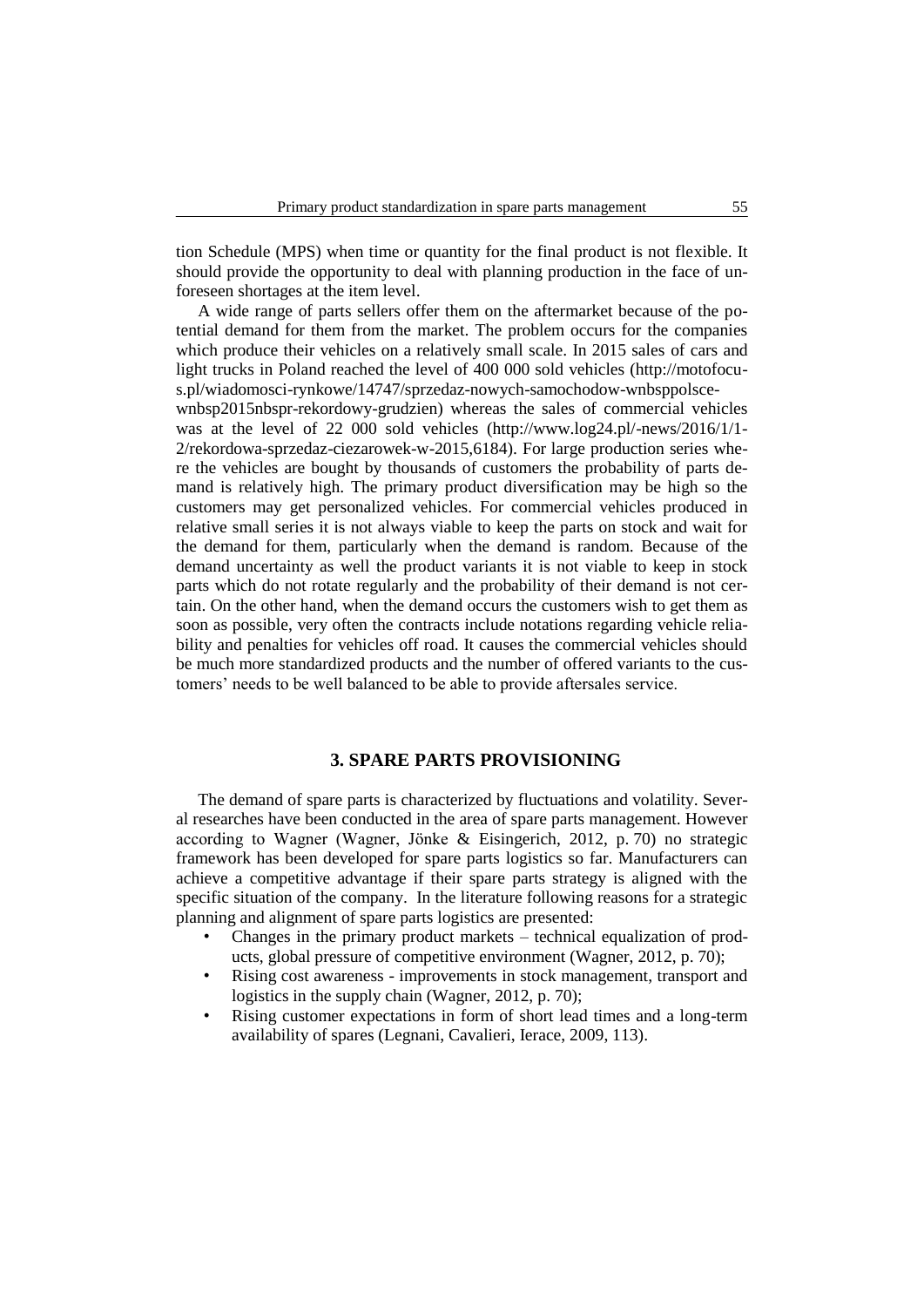In the literature of the subject different approaches have been described. They present different levels of complexity and capital spending. As examples of different spare parts management approaches following methods are presented:

- Parts grouping;
- Mathematical models of spares provisioning;
- Complex methods demanding wide range of input data.

The first group of methods in the field of spare parts management is parts grouping. Different scientists have prepared solutions which base on parts division using different criteria. Jouni P., Huiskonen J., Pirttila T. present a categorization matrix dividing spare parts into three main groups: key parts, industry specific parts and commercial parts (2011, p. 167). Key parts have only a few possible suppliers and are in most cases made-to-order parts. Their lead times are long and the suppliers request demand forecasts to be able to plan their production to avoid the risk of lack of the availability. The industry specific parts have similar characteristics as key parts but are easier to be manufactured which causes the decrease of unavailability of them. They are usually manufactured according to the company specific drawings, but are more generic in nature (e.g. machined mechanical parts). Additionally, the supplier lead times are considerably shorter. Commercial parts are commonly used. These are e.g. bulbs, nuts, screws etc. There are lots of supply sources for them and they are stored in the suppliers' warehouses.

Another example of spares grouping is VED classification, where the parts criticality plays the crucial role (Manzini, Regattrieri, Pham & Ferrari, 2010, p. 423). Spare parts are divided into three groups  $V - \text{vital}$ ,  $E - \text{essential}$  and  $D - \text{desirable}$ and the provisioning method depends on the classification group of the particular part. One more example in this group of methods is a multi-attribute classification of spare parts by spares tree. The method of spare parts management is chosen for different group of parts, which are divided according to their criticality (Braglia, Grassi & Montanari, 2004, p. 55).

Another approach in spare parts management is implementation of mathematical models. Examples for this method are given by Manzini (Manzini, Regattrieri, Pham & Ferrari, 2010, p. 412). The authors present the Croston model, basing on exponential smoothing. This approach according to the authors considers series with zero value of demand occurring many times – forecasting of low and intermittent demand. Second mathematical model presented by the authors is the Poisson model based on Poisson distribution. This method forecasts the probability of rare events. There are other approaches presented in the literature of the subject, the presented ones are only an abstract of the literature overview.

The most complex approaches of spare parts management include implementation of artificial neural networks ANN (Sahin, Kizilastan & Demirel, 2013, p. 1) or different simulation approaches e.g. Monte Carlo simulation (Marseguerra, Zio & Podofillini, 2005, p. 325). This method is generally used to mathematical modeling of complex processes. It bases on the assumption, if a large number of observations is available, probability distribution of different situations occurring, calculat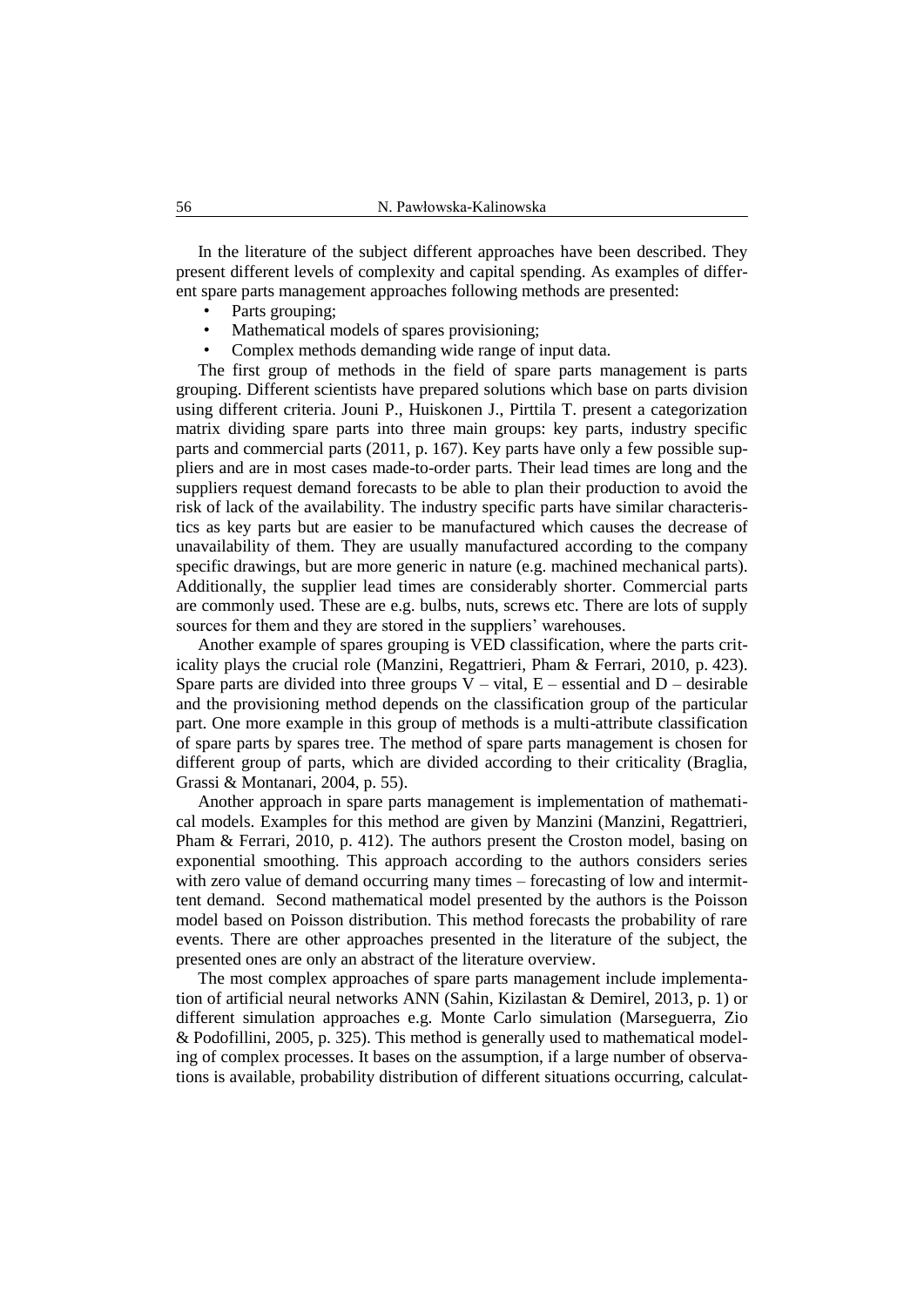ed for a particular number of observations, is the same for the whole environment. According to this method observation results can be predicted.

In some companies easier methods are enough to provide efficient spare parts management. In other companies parts grouping is not enough and more advanced solutions need to be implemented. However, there is no universal approach for spare parts provisioning and the chosen method is only the individually chosen solution and not a golden mean.

#### **4. PRODUCTION PARTS VS. SPARE PARTS**

A very important issue by the spare parts provisioning is to understand the difference between the production parts and spare parts (Kumar, 2005, p. 9). The main differences are following:

- the demand on production parts is predictable, depending on the production plan whereas the demand on spare parts depends partially on maintenance and service action and partially on unpredictable events;
- the demand on production parts depends on the demand on the final product it is used for whereas the demand on the spare parts depends on failures of the part, and often on the product life cycle.
- during the production process alternative parts can be taken into consideration by bill-of-material creation which causes the spare parts management a complex process.

Purchasing of production parts is connected to the production process of a particular number of final products which gives the possibility to negotiate the cooperation conditions with the supplier whereas the demand on spare parts is very often related to single parts which are often unavailable by the supplier and need to be produced for the particular order.

The unit demand on spare parts causes the difficulties in the proper spares provisioning. The company needs to deal on the one hand with the customer wishes and demands on the other with the long lead times and minimal order quantities offered by the supplier. As the golden mean has not been found yet, different approaches in spare parts provisioning need to be implemented to deal with the difficulties presented.

If all the parts mounted on the vehicle are taken into consideration the whole process of spare parts provisioning starts to be more complicated as it used to be. The main components mounted on the vehicles can be divided into following four groups: body, engine (including equipment), chassis and electrical system.

The body of the vehicle includes both external and internal parts. To the external parts following examples can be given: bumpers, doors, glasses, and wipers. Examples of inside elements are following: seats, a dashboard, a steering wheel etc. The chassis includes among other things a powertrain, driving system, steering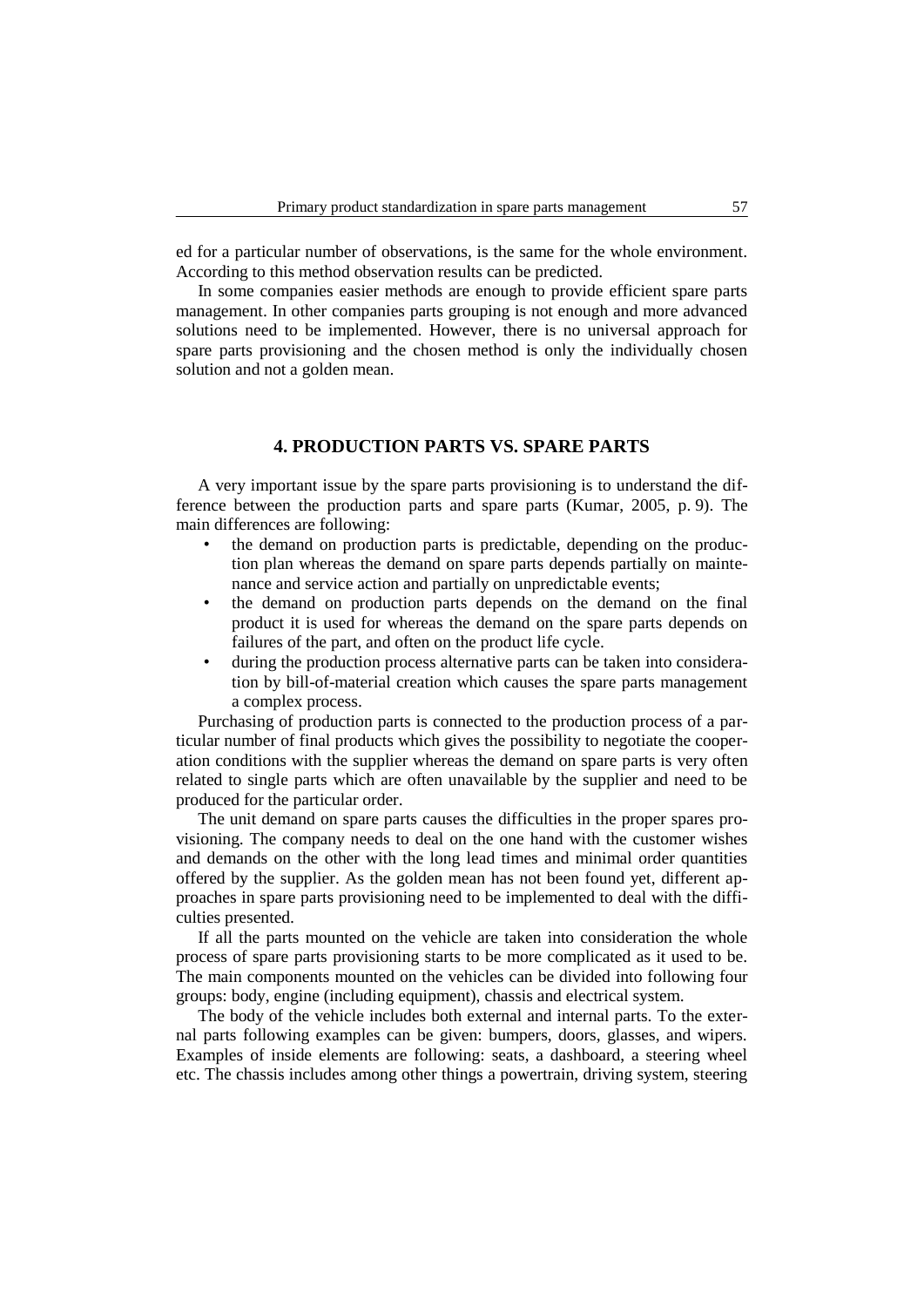system and brake system. To the electrical system belong e.g. wire harnesses, alternators etc. The parts mounted on the vehicle which do not change shall be standardized during the product production. If the same aggregate is mounted on the vehicle, no other solutions shall be implemented, unless it is required by the construction changes. Sometimes the solutions are changed because of the designer's ideas at the places where they are not needed – a chosen example are windshield variants mounted in the vehicles.

The exchange of this part is needed in particular situations when:

- A production failure occurs;
- It breaks (e.g. because of an accident, act of vandalism etc.);
- On the vehicle owner's wish.

Different types of a windshield can be mounted in one vehicle according to the final product design, market features, customer wishes etc. In the Table 1 subjective combination of different windshield types is given:

| <b>Parameter</b>   | <b>Types of windshields</b> |
|--------------------|-----------------------------|
| <b>Material</b>    | Laminated glass             |
|                    | Tempered glass              |
| <b>Heating</b>     | Heated                      |
|                    | Not heated                  |
| <b>Upper shade</b> | Without shade               |
|                    | Green shade                 |
|                    | Blue shade                  |
|                    | Grey shade                  |
|                    | Bronze shade                |
| <b>Complexity</b>  | One-piece                   |
|                    | Divided                     |

**Table 1.** Windshields combination, self study

Different solutions for windshield types can be added to the given examples depending on customer wishes, technological development etc. Using the parameters given in the table 1 a matrix of 40 possible combinations is created. It means if a company offers in one model of its vehicle all the variations of a windshield, all of them should be available in the aftermarket.

If one additional parameter is added to all the 40 presented combinations – screen printing, next dozens of possibilities are created.

The decision which of them should be kept on stock should be taken after a careful study of stock replenishment. Costs of vehicle off road should be taken into consideration including penalties when the vehicle is off road.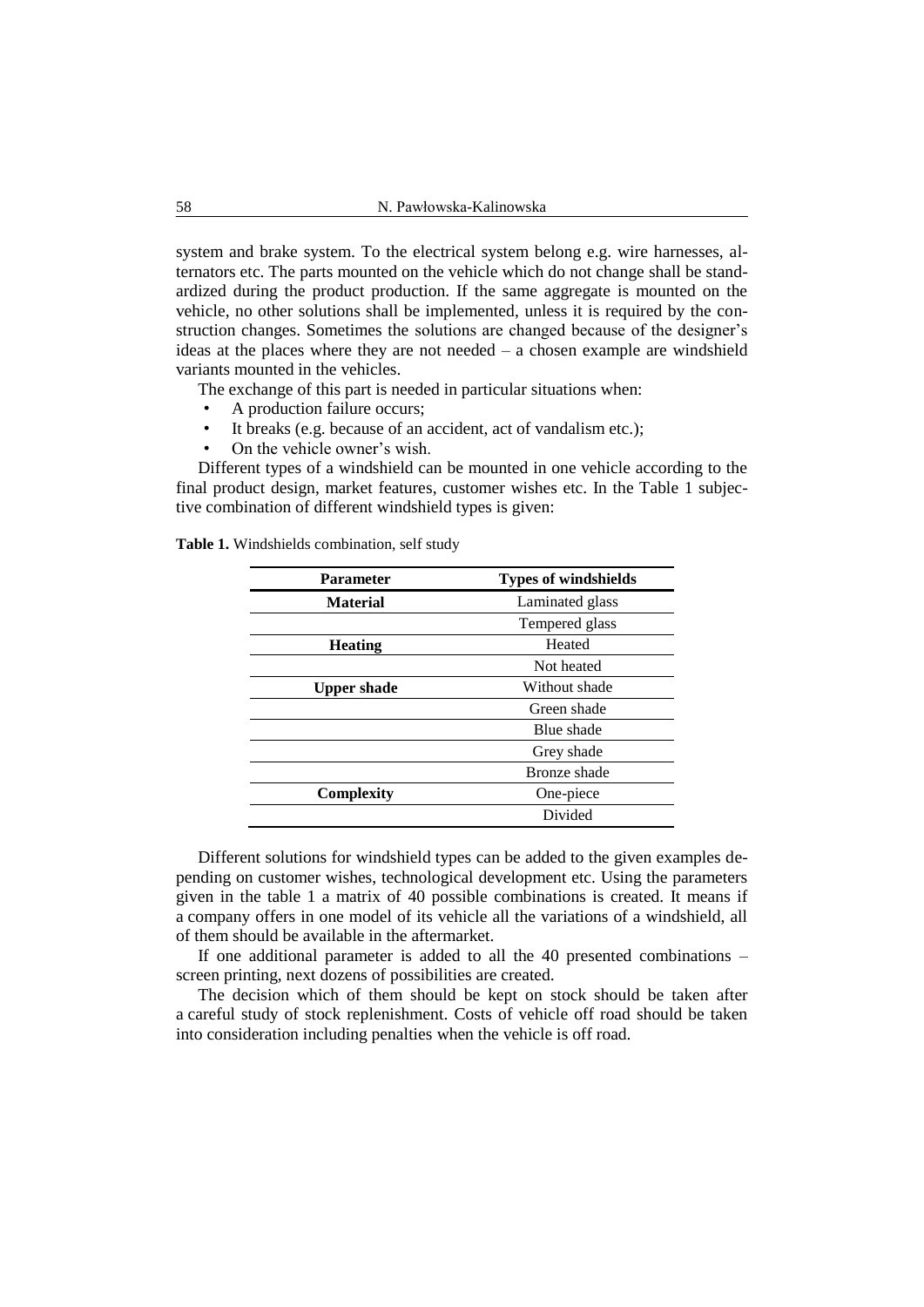

**Fig. 1.** Windshield's variants, self study

# **5. PRODUCT STANDARDIZATION FOR SPARE PARTS PROVISIONING**

How important for the company is the well-balanced spare parts management show Wagner and Lindemann (2008, p. 401). According to the data presented in their paper the profit margins of spare parts sales in the automotive industry are three to four times higher than the margins in car sales. To provide spare parts for the customers and not to freeze the capital in stocks form the very beginning of product design the standardization of it needs to be implemented. As supporting actions which can help to improve the process of spares provisioning after the reduction of primary solutions are creation of spare stocks management tools supporting the stock replenishment processes, precise analysis of suppliers' changes in their products and coherent documentation management.

During the product design process the complex product life needs to be considered. In the automotive industry in the area of commercial vehicles the issue is visible because the access to spares is required in a long period of time  $-$  in the assumed vehicle life period. Short lead times are also required from the customers, very often counted in hours. By the spare parts provisioning the company faces also the constraints on the side of the suppliers. The quantities ordered for the primary product are connected with the production plan. For the aftersales minimal order quantity (MOQ) by the supplier is very often higher than demanded. To epit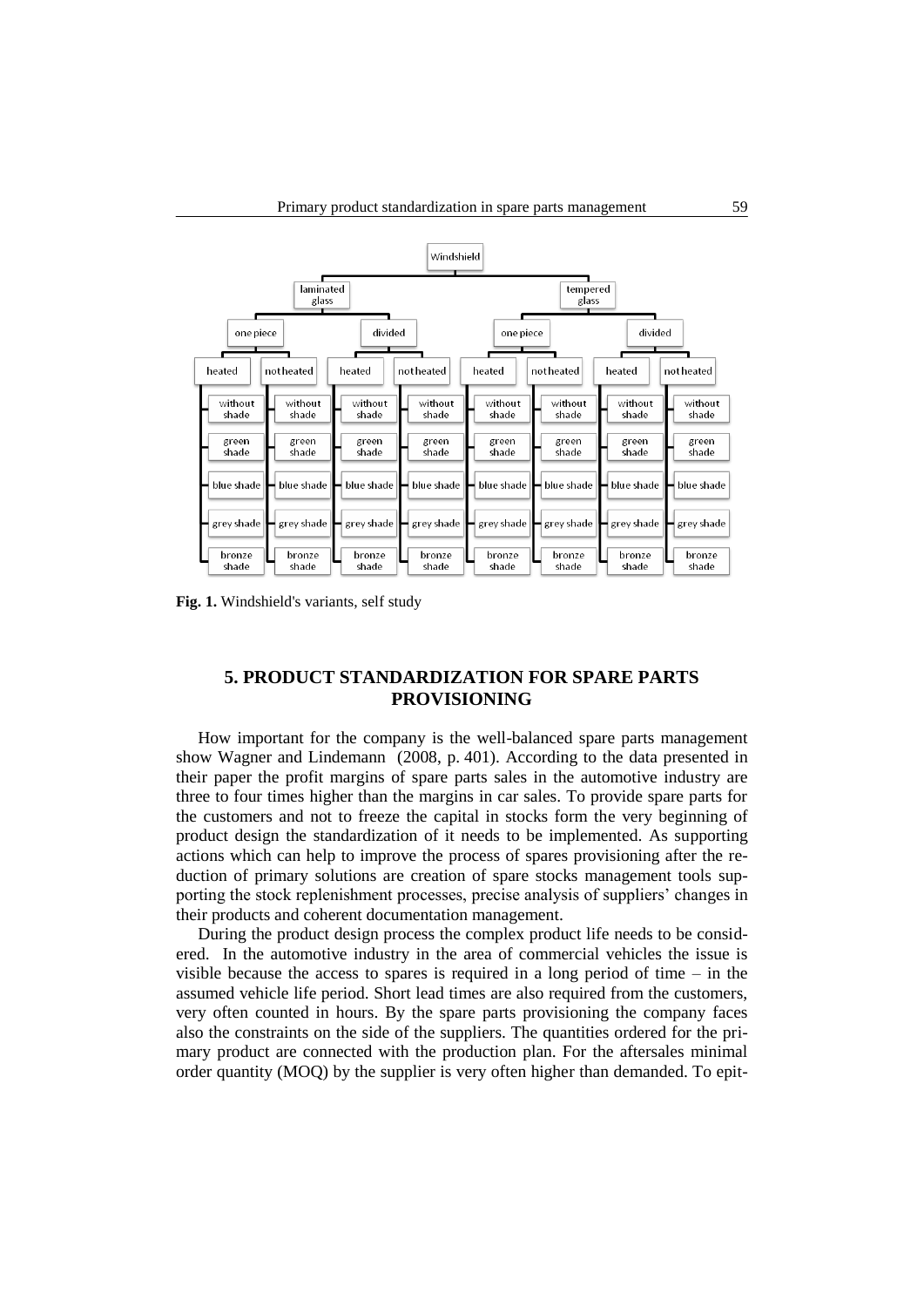omize it a windshield is used as an example. Providing the windshield to the production of commercial vehicles by decreasing the types of windshield shades from four to two the number of combinations decreases by 40 per cent. If for one vehicle type all the windshield variants are offered and the customers can choose them according to their pleasure, appropriate quantities of it will be delivered to the assembly line. In the time of vehicle's use the parts replacements are required and all the windshield's variants need to be in offer. The parts provider (the producer of the vehicle) needs to face the stochastic demand, high costs of stock-keeping, high stock levels and transportation costs (Simchi-Levy & Zhao, 2012, p. 1). By stochastic demand it is not easy to plan what shall be kept on stock. For parts with long delivery dates to which also windshields are counted it is necessary to keep them on stock. A simple calculation is presented: by a glass break only one piece is needed. The MOQ equals five pieces. 40 types of a windshield have been presented in the Fig. 1. To provide all the possible parts to the customers which have been presented in this paper equation is used:

$$
Nw = MOQ x Wt
$$

Where:

Nw – number of windshields; MOQ – minimal order quantity by the supplier; Wt – number of windshield types.

By the given example of the windshield to provide all the spare parts mounted on the vehicles 200 glasses need to be kept on stock. If the number of windshield types decreased by 40 per cent by excluding two glass shades the number of glasses on stock would decrease to 24 types which gives 120 pieces of glasses on stock. The equation used to all the parts kept on stock which occur in a wide range of variants shows how big is the impact of new solutions mounted on the primary product according to spares stocks values.

The analysis support element which shall improve the process of spare parts stock management is choice of proper spares provisioning methods. Examples of them have been characterized in the chapter three of this paper and need to be chosen according to individual features of the company. The second action which should support the product standardization for stock optimization is a proper analysis of suppliers' products changes. Those changes are implemented because of different reasons. One of them is the technical development which forces companies to improve used solutions. Second reason of this process is that product's development can be a tool to exclude competitive solutions in the market and gain more profit. The more often a part is changed the shorter is the time period to develop, produce and bring to the market a competitive and/or copied solution. If such changes are not immediately marked in the ERP system as cross-references, in the future it can be one of the reasons of stocks increase. A proper master data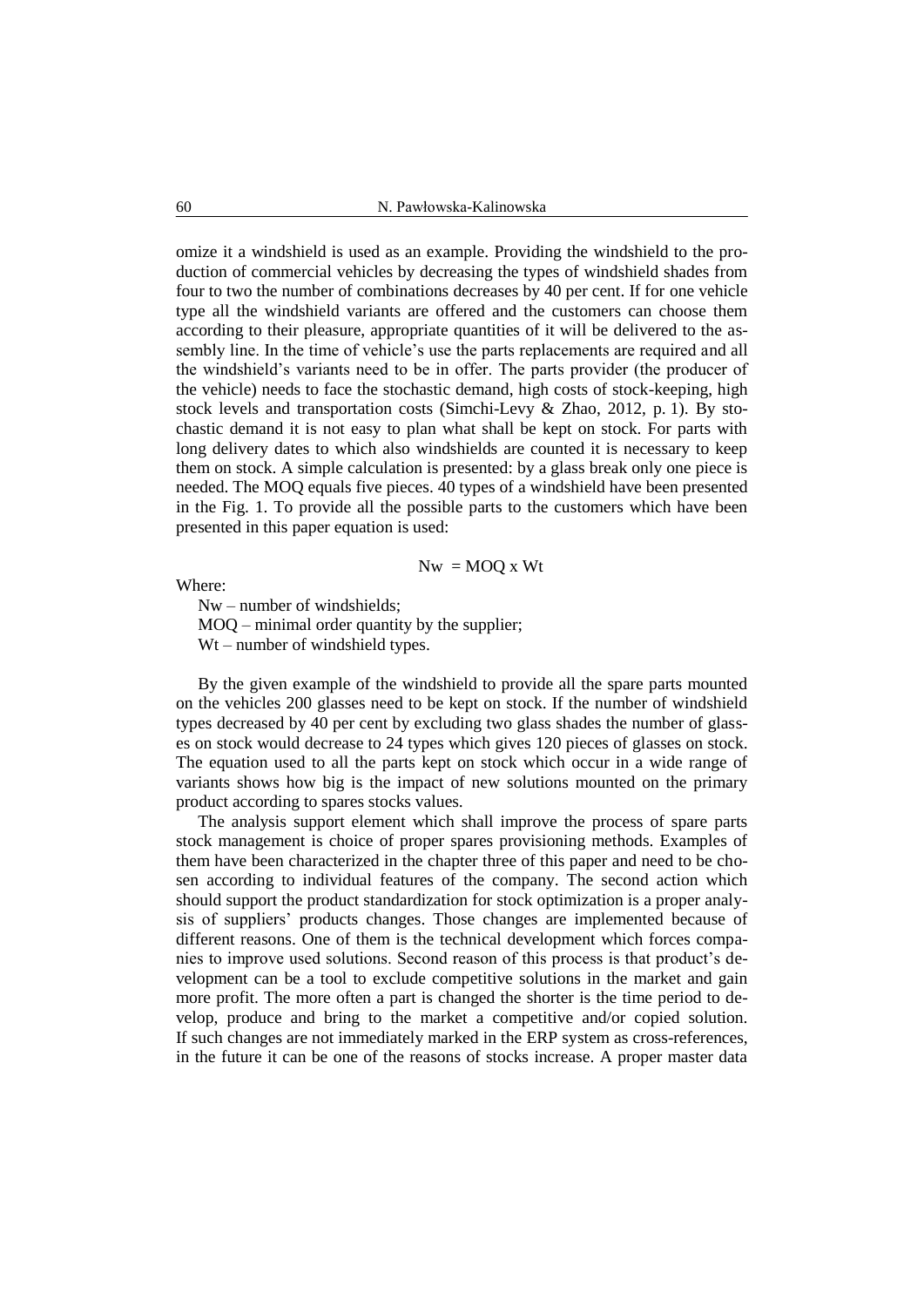management shall be a good solution for both primary product standardization and spare parts management.

# **6. CONCLUSION**

The described analysis presents how the reduction of available product variants influences the spare parts management by keeping the assumed customer service level and decreasing capital frozen in stocks in the automotive industry. The primary product standardization is not the golden mean leading the company to savings. It is the first step to reduce the spares stocks and to help the company to manage keeping the vehicles in active service despite accidents and unplanned faults. The result of the standardization is smaller amount of parts which need to be managed. However as it has been shown in this paper, the supporting actions are required to achieve the goal completely. At this point is it needed to mention that the presented standardization analysis justifies the need of industry and science integration. Without the theoretical background in the form of spares management solutions the industry can base only on own estimations which can result from methods presented in the literature of production management but not fitting to the environment of spare parts. Different spares provisioning methods presented in the literature overview show the possible ways of future actions supporting the product standardization. It is crucial to keep in mind main differences between spares and production parts. If updated suppliers' cross-references are taken into consideration as well the master data management is tailor-made to the company's environment and requirements, following goals can be achieved. First of all overstocks can be minimized. The next advantage of it is the support of long term spares provisioning by the limitation of possible solutions available for the customer. Finally significant savings can be provided by the company keeping the same customer service level. The final product standardization shall prevent the unlimited amount of vehicles' variants which can lead to overstocks and capital blockage in stocks for a lot of years of primary product use.

#### **REFERENCES**

- Baud-Lavigne, B., Agard, P., Penz, B. (2012), Mutual impacts of product standarization and supply chain design, Int. J. Production Economics, 135, pp. 50-60.
- Braglia, M., Grassi, A. & Montanari, R., (2004), Multi-attribute classification method for spare parts inventory management, Journal of Quality in Maintenance Engineering, Vol. 10 Iss: 1, pp. 55–65.
- Cox III, J.F, Blacksotne Jr, J.H. & Spencer M.S., (1995), APICS Dictionary Eighth Edition, APICS, Falls Church.